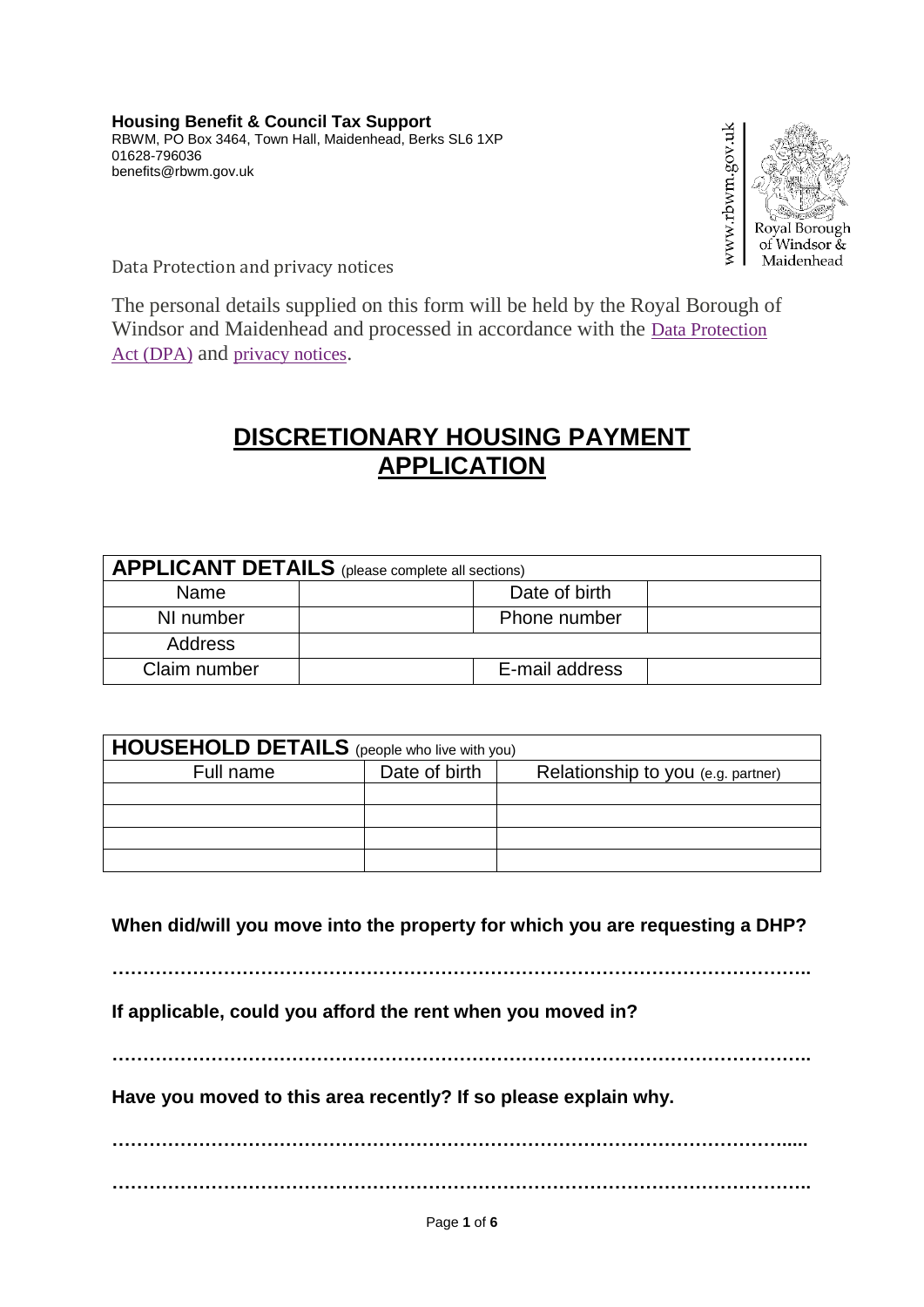**Have you sought any other financial assistance? If so please explain.**

**………………………………………………………………………………………………….. …………………………………………………………………………………………………..**

**…………………………………………………………………………………………………..**

YOUR REQUEST (why are you applying)

*Please note that a Discretionary Housing Payment can only be considered where the applicant is receiving either Housing Benefit or the housing cost element of Universal Credit.*

**If you are receiving Universal Credit then we MUST see the details of your current award so that we can verify your income.**

**……………………………………………………………………………………………… ……………………………………………………………………………………………... ……………………………………………………………………………………………… ……………………………………………………………………………………………… ……………………………………………………………………………………………… ……………………………………………………………………………………………… ……………………………………………………………………………………………… ……………………………………………………………………………………………… ……………………………………………………………………………………………… ……………………………………………………………………………………………… ………………………………………………………………………………………………**

**Do you have any additional debts? If so please detail below.**

**………………………………………………………………………………………………….. ………………………………………………………………………………………………….. …………………………………………………………………………………………………..**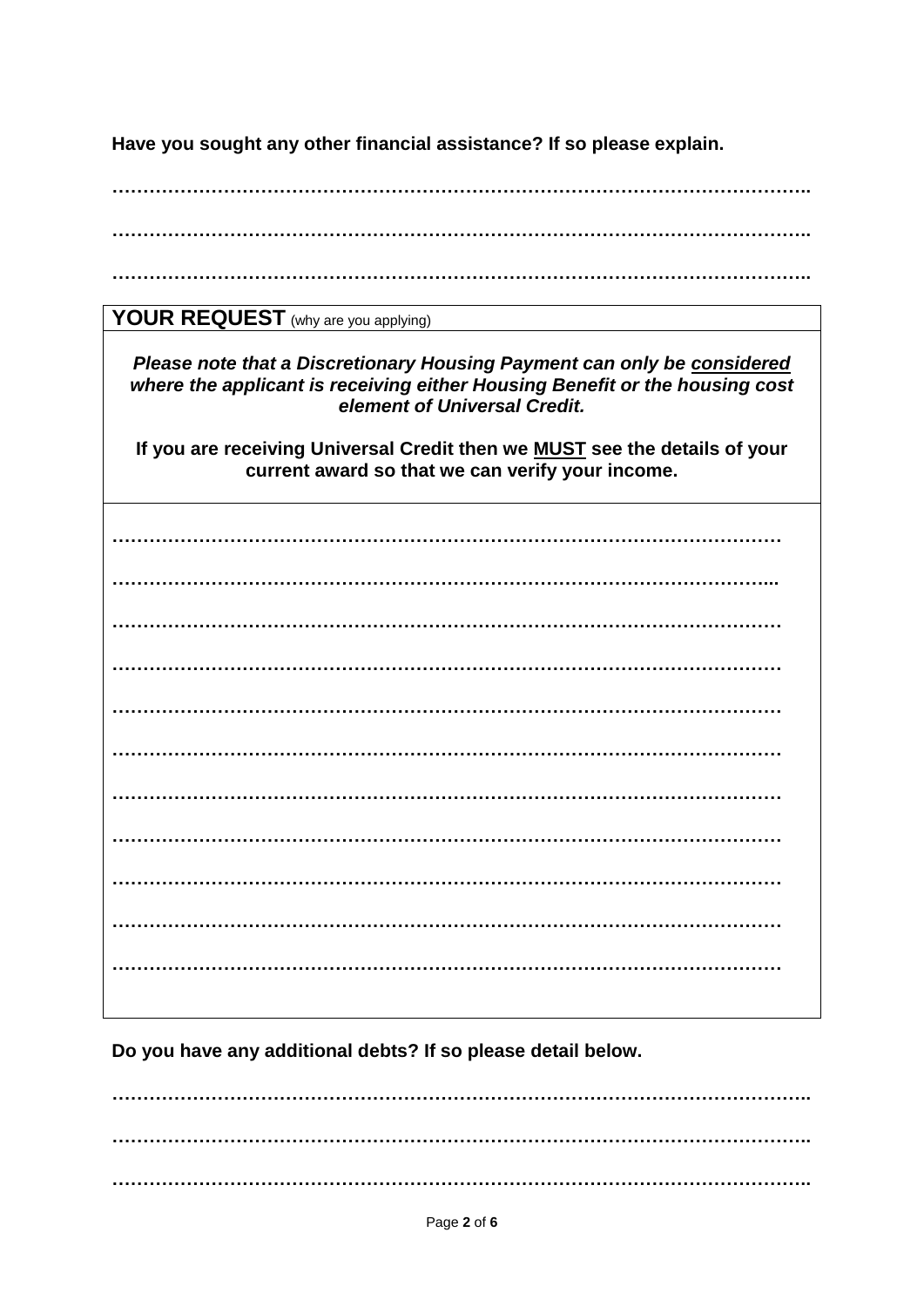**Please explain what action you have taken to address these debts.**

**…………………………………………………………………………………………………..**

**…………………………………………………………………………………………………..**

**………………………………………………………………………………………………….. If you are working, can you increase your hours? Please explain further, including if you are unable to do more hours.**

**………………………………………………………………………………………………….. ………………………………………………………………………………………………….. …………………………………………………………………………………………………..**

**…………………………………………………………………………………………………..**

**Do you provide regular care for someone? If so please give details.**

**………………………………………………………………………………………………….. ………………………………………………………………………………………………….. …………………………………………………………………………………………………..**

**Have you recently been bereaved? If so please give details.**

**…………………………………………………………………………………………………..**

**…………………………………………………………………………………………………..**

**Has your property been adapted to accommodate a disability? If so please explain the changes that have been made.**

**…………………………………………………………………………………………………..**

**…………………………………………………………………………………………………..**

**When does your tenancy end, and how much notice is required?**

**………………………………………………………………………………...........................**

**Have you looked for cheaper accommodation? Please explain what action you have taken, and if you have not sought cheaper accommodation, why this is.**

**………………………………………………………………………………………………….. …………………………………………………………………………………………………..**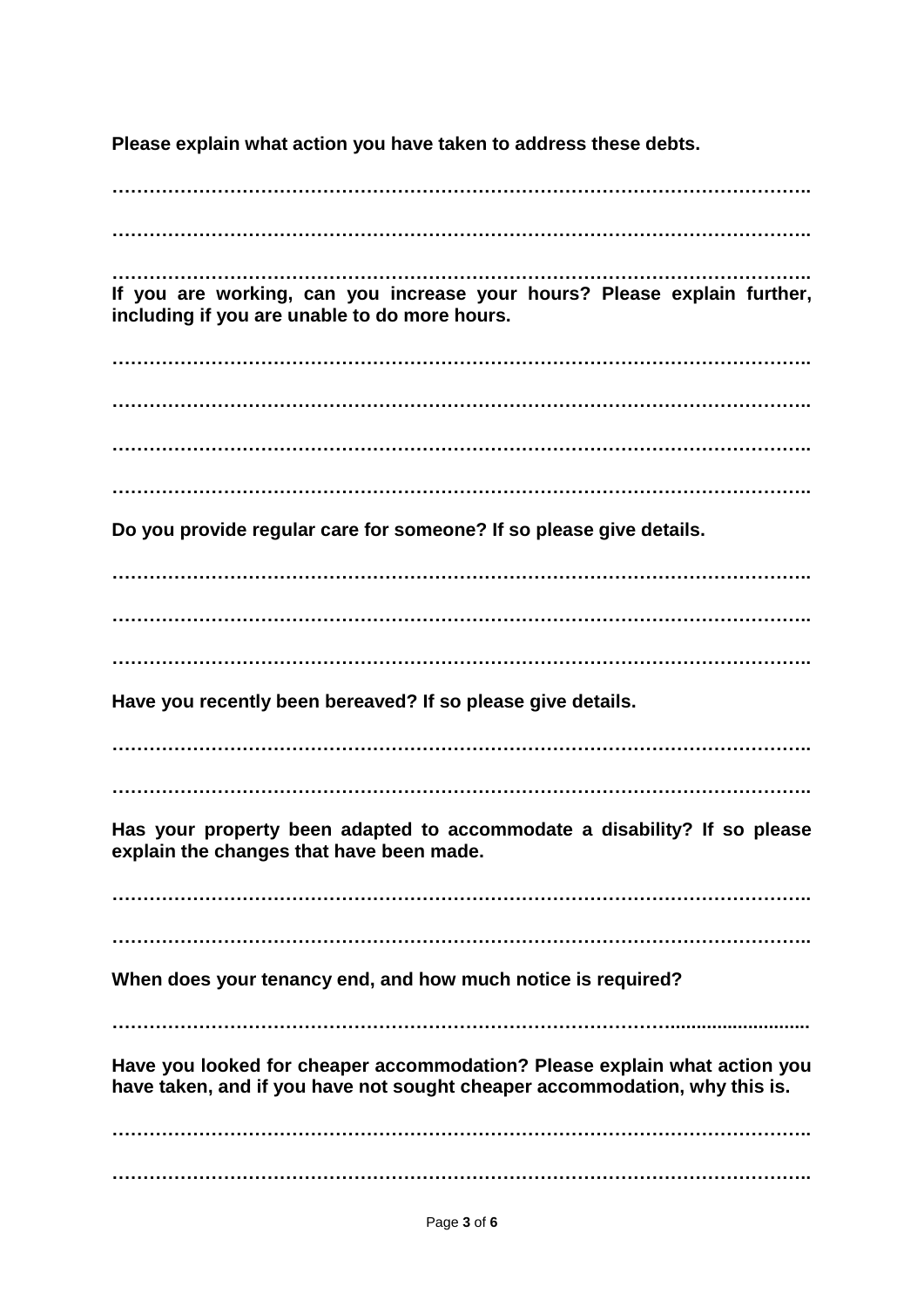| ********RENT IN ADVANCE OR DEPOSIT REQUESTS ONLY********                           |
|------------------------------------------------------------------------------------|
| Please confirm (and <b>provide evidence</b> ) of the address for which you need to |
| pay rent in advance/deposit.                                                       |
|                                                                                    |
|                                                                                    |
|                                                                                    |
|                                                                                    |
|                                                                                    |
| Please confirm (and <b>provide evidence</b> ) of the amount you need to pay in     |
| advance or for the deposit.                                                        |
|                                                                                    |
|                                                                                    |
|                                                                                    |
|                                                                                    |
|                                                                                    |
| Please confirm whether you are due to have a deposit or rent in advance in         |
| respect of an existing tenancy returned to you. Please give details.               |
|                                                                                    |
|                                                                                    |
|                                                                                    |
|                                                                                    |
| Please confirm and give details if you have received assistance from any           |
| council through a rent deposit guarantee scheme or similar.                        |
|                                                                                    |
|                                                                                    |
|                                                                                    |
|                                                                                    |
|                                                                                    |

**Any other details in support of your application.**

**………………………………………………………………………………………………….. ………………………………………………………………………………………………….. ………………………………………………………………………………………………….. ………………………………………………………………………………………………….. …………………………………………………………………………………………………..**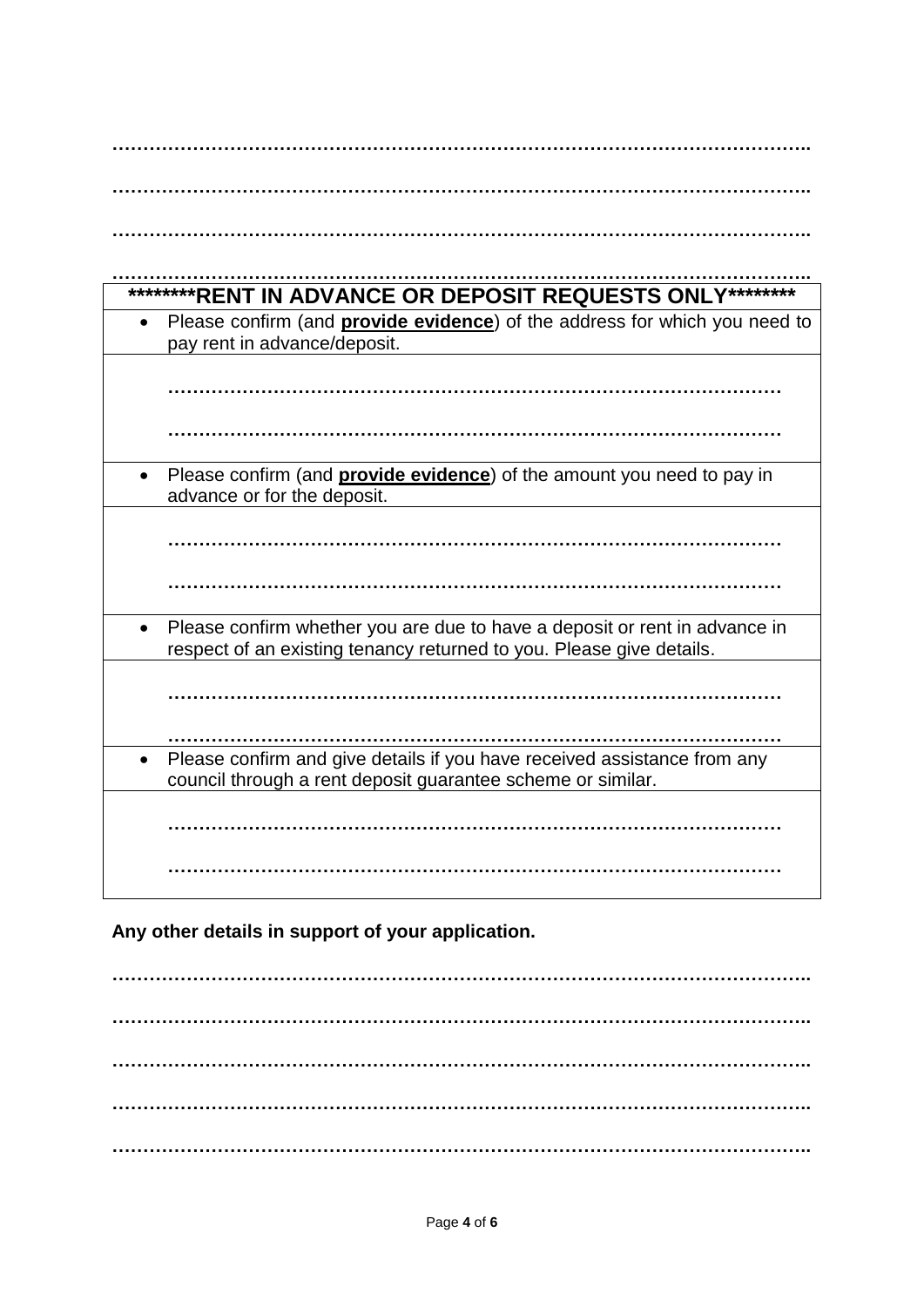**…………………………………………………………………………………………………..**

**…………………………………………………………………………………………………..**

**…………………………………………………………………………………………………..**

## **PLEASE NOTE THAT YOU MUST COMPLETE THE ATTACHED EXPENDITURE FORM, AS THIS WILL BE USED WHEN CONSIDERING YOUR APPLICATION EXPENDITURE DETAILS** (please complete as fully as possible)

**Type\* Amount (£) Frequency Arrears** (if applicable) Rent/mortgage Insurance policy/private pension Council Tax Water rates **Electricity** Gas Telephone (landline) Mobile telephone Internet/broadband Building/contents insurance Maintenance payments Credit card payments County court/magistrate's fines Clothing club/mail order TV licence fee Bank/building society loan(s) Satellite/Sky TV subscriptions Housekeeping/groceries Train/bus fares **Petrol** Car insurance Childcare/nursery fees Any other expenses